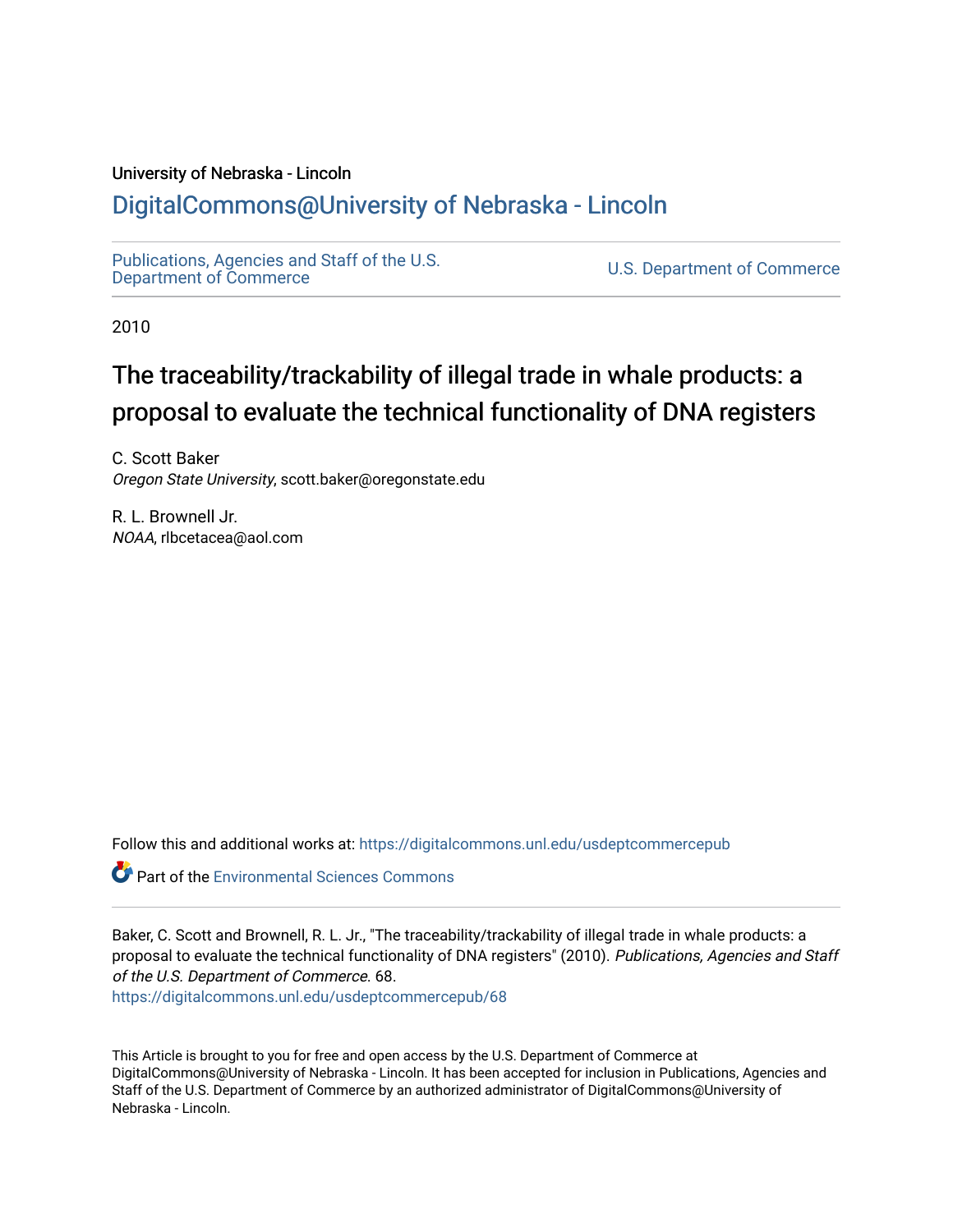*FOR CONSIDERATION BY THE SCIENTIFIC COMMITTEE OF THE INTERNATIONAL WHALING COMMISSION AGADIR, MOROCCO 31 MAY – 11 JUNE 2010*

#### **The traceability/trackability of illegal trade in whale products: a proposal to evaluate the technical functionality of DNA registers**

C. Scott Baker<sup>1</sup>, R.L. Brownell Jr.<sup>2</sup>,

#### **ABSTRACT**

The Government of Japan, through the Institute for Cetacean Research (Tokyo), has established a DNA register for whales taken under special permit or otherwise destined for commercial markets (IWC 2005; IWC 2010a). The functionality of this DNA register, for the purposes of traceability/trackability, is critical to the current negotiations on the future of the IWC (IWC 2010b). Here we request access to the DNA register for 3 species of whales (fin, sei and Antarctic minke) for the purposes of tracking the origins of whale products purchased at commercial outlets in Seoul, South Korea and Santa Monica, US, as described in the Baker et al. (2010). The attached proposal was included as Supplementary Material to this published article and submitted for consideration to the IWC Data Availability Group (DAG) on 12 April 2010. However, the DAG declined to forward the proposal to the data holders, recommending that we "wait until the Scientific Committee has reviewed the proposed DNA register/market sampling text in the draft Consensus Decision in accordance with the Commission's instructions and then reported to the Commission itself" (email 16 May 2010). We assume that this will take place at SC/62 in Agadir and request that this proposal be considered for endorsement by the DNA subcommittee.

Baker, C. S., D. Steel, Y. Choi, H. Lee, K. S. Kim, S.-K. Choi, Y.-U. Ma, C. Hambleton, L. Psihoyos, R. L. Brownell, and N. Funahashi. 2010. Genetic evidence of illegal trade in protected whales links Japan with the U.S. and South Korea. Biology Letters doi: 10.1098/rsbl.2010.0239.

<sup>&</sup>lt;sup>1</sup> Marine Mammal Institute, Oregon State University, 2030 SE Marine Science Drive, Newport, Oregon 97365 USA

<sup>2</sup> Southwest Fisheries Science Center, 1352 Lighthouse Ave, Pacific Grove CA 93950, USA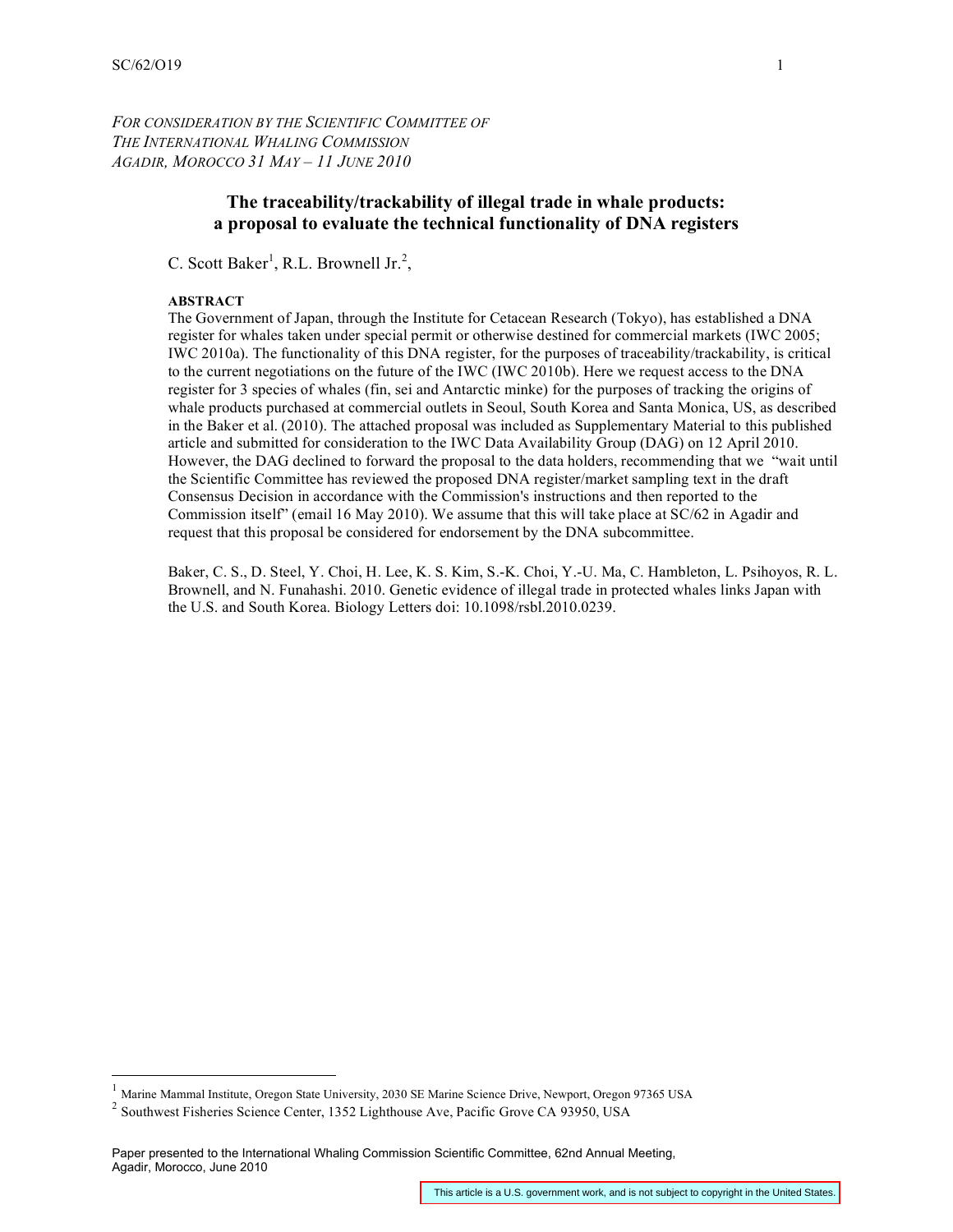

# **International Whaling Commission: Data Availability**

### **Conditions for use of Data**

#### *NOTE: 1 FORM PER USER IF MORE THAN 1 PERSON*

With respect to the data received from

*Insert name of data provider and short description of data here*

**Data provider**: Institute of Cetacean Research, Tokyo

**Requested data**: Access to the DNA register (mtDNA control region sequences, sex, mcrosatellite genotypes) for fin whales, sei whales and Antarctic minke whales taken under special permit or otherwise destined for commercial markets, as described in (IWC 2010a).

I agree to abide by the following rules and conditions:

(1) Data shall not be transmitted to third parties.

(2) Papers may only be submitted to a Committee meeting in accordance with the following time restrictions:

- Novel methods 3 months before the Scientific Committee
- Standard methods 2 months before
- Alternative analyses submitted in response to earlier papers 1 month before

Such papers must not include the raw data or the data in a form in more detail than is necessary to understand the analysis.

- (3) Papers must carry a restriction on citation except in the context of IWC meetings.
- (4) Data owners are offered co-authorship.
- (5) Publication rights remain strictly with the data owner.
- (6) Data shall be returned, to the data owner immediately after the meeting at which the paper is submitted and any copies destroyed, unless an extension is granted.

| Name           | C. Scott Baker<br>R. L. Brownell Jr.                                                                                                                                                                                              |      |             |
|----------------|-----------------------------------------------------------------------------------------------------------------------------------------------------------------------------------------------------------------------------------|------|-------------|
| Signature      |                                                                                                                                                                                                                                   | Date | 26 May 2010 |
| <b>Address</b> | Marine Mammal Institute<br>Hatfield Marine Science Center<br>Oregon State University<br>2030 SE Marine Science Drive<br>Newport OR 97365, USA<br>Office: 541-867-0255;<br>Fax: 541-867-0345<br>email: scott.baker@oregonstate.edu |      |             |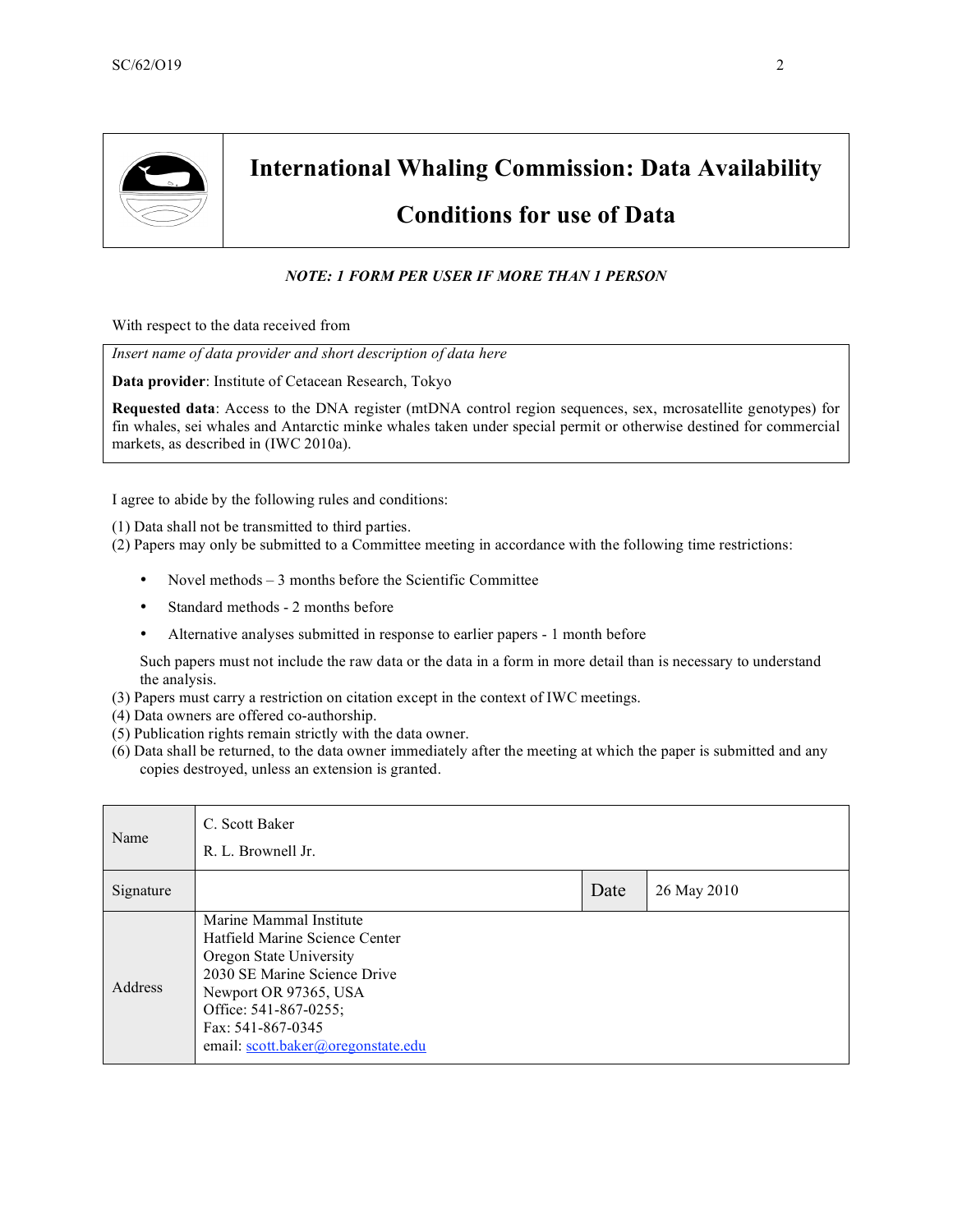### **Application for data access: revised 26 May 2010**

### **Procedure B**

| Title of the<br>research                                     | The traceability/trackability of illegal trade in whale products                                                                                                                                                                                                                                                                                                                                                                                                                                                                                                                                                                                                                                                                                                                                                                                                                                                                                                                                                                                                                                                                                                                                                                                                                                                                                                                                                                                                                                                                                                                                                                                                                                                                                                                                                                                                                                                                                                  |  |
|--------------------------------------------------------------|-------------------------------------------------------------------------------------------------------------------------------------------------------------------------------------------------------------------------------------------------------------------------------------------------------------------------------------------------------------------------------------------------------------------------------------------------------------------------------------------------------------------------------------------------------------------------------------------------------------------------------------------------------------------------------------------------------------------------------------------------------------------------------------------------------------------------------------------------------------------------------------------------------------------------------------------------------------------------------------------------------------------------------------------------------------------------------------------------------------------------------------------------------------------------------------------------------------------------------------------------------------------------------------------------------------------------------------------------------------------------------------------------------------------------------------------------------------------------------------------------------------------------------------------------------------------------------------------------------------------------------------------------------------------------------------------------------------------------------------------------------------------------------------------------------------------------------------------------------------------------------------------------------------------------------------------------------------------|--|
| Investigators                                                | C. Scott Baker <sup>1</sup> and Robert L. Brownell Jr <sup>2</sup>                                                                                                                                                                                                                                                                                                                                                                                                                                                                                                                                                                                                                                                                                                                                                                                                                                                                                                                                                                                                                                                                                                                                                                                                                                                                                                                                                                                                                                                                                                                                                                                                                                                                                                                                                                                                                                                                                                |  |
| <b>Institution and</b><br><b>Address of</b><br>Investigators | 1) Marine Mammal Institute, Oregon State University, Newport Oregon<br>2) Southwest Fisheries Science Center, Monterey, California                                                                                                                                                                                                                                                                                                                                                                                                                                                                                                                                                                                                                                                                                                                                                                                                                                                                                                                                                                                                                                                                                                                                                                                                                                                                                                                                                                                                                                                                                                                                                                                                                                                                                                                                                                                                                                |  |
| Objective of the<br>study                                    | The Government of Japan, through the Institute for Cetacean Research (Tokyo), has<br>established a DNA register for whales taken under special permit or otherwise destined for<br>commercial markets (IWC 2005; IWC 2010a). The functionality of this DNA register, for<br>the purposes of traceability/trackability, is critical to the current negotiations on the future<br>of the IWC (IWC 2010b). Here we request access to the DNA register for 3 species of<br>whales for the purposes of tracking the origins of whale products purchased at commercial<br>outlets in Seoul, South Korea and Santa Monica, US, as described in the attached<br>manuscript (Baker et al. 2010).<br>The DNA profiles of whales in the Japanese DNA register will be compared to DNA<br>profiles from the restaurant products, including mtDNA control region sequences (400-<br>550 bp), sex and up to 7 microsatellites [SupMat1]. To ensure that the transparency of the<br>matching, the DNA profiles of the products will be lodged with a third party, the<br>Southwest Fisheries Science Center, La Jolla, US, as well as with the Cetacean<br>Conservation and Genetic Laboratory and the Conservation Genome Resource Bank,<br>University of Seoul. The market dataset will be transferred to the Japanese Ministry of<br>Fisheries for reciprocal verification, once the DNA register has been received by the third-<br>party laboratory. This will avoid any perception of a conflict of interest in the<br>interpretation of the matching and provide for resolution of any disputes. We acknowledge<br>that the comparison is likely to encounter some technical obstacles, including inter-<br>laboratory standardization of allele binning and estimation of genotype errors (Palsbøll et<br>al. 2006). We commit to a 'good faith' effort to resolve such difficulties in an effort to<br>improve the functionality of observation and inspection schemes. |  |
| Data requested                                               | We are requesting access to the DNA registers for whales taken under special permit or<br>otherwise destined for commercial trade, as described in (IWC 2010a), for the following<br>species:<br>sei whales<br>1)<br>fin whales<br>2)<br>Antarctic minke whales<br>3)<br>We understand that the DNA registry would include, at a minimum, the following<br>sample code<br>1)<br>source, as special permit or bycatch<br>2)<br>$date - month, day, year - of take$<br>3)<br>4)<br>sex<br>mitochondrial DNA sequence for approximately 500 bp of control region<br>5)<br>haplotype code (if available)<br>6)<br>microsatellite genotypes (allele sizes) for a variable number of loci<br>7)                                                                                                                                                                                                                                                                                                                                                                                                                                                                                                                                                                                                                                                                                                                                                                                                                                                                                                                                                                                                                                                                                                                                                                                                                                                                         |  |